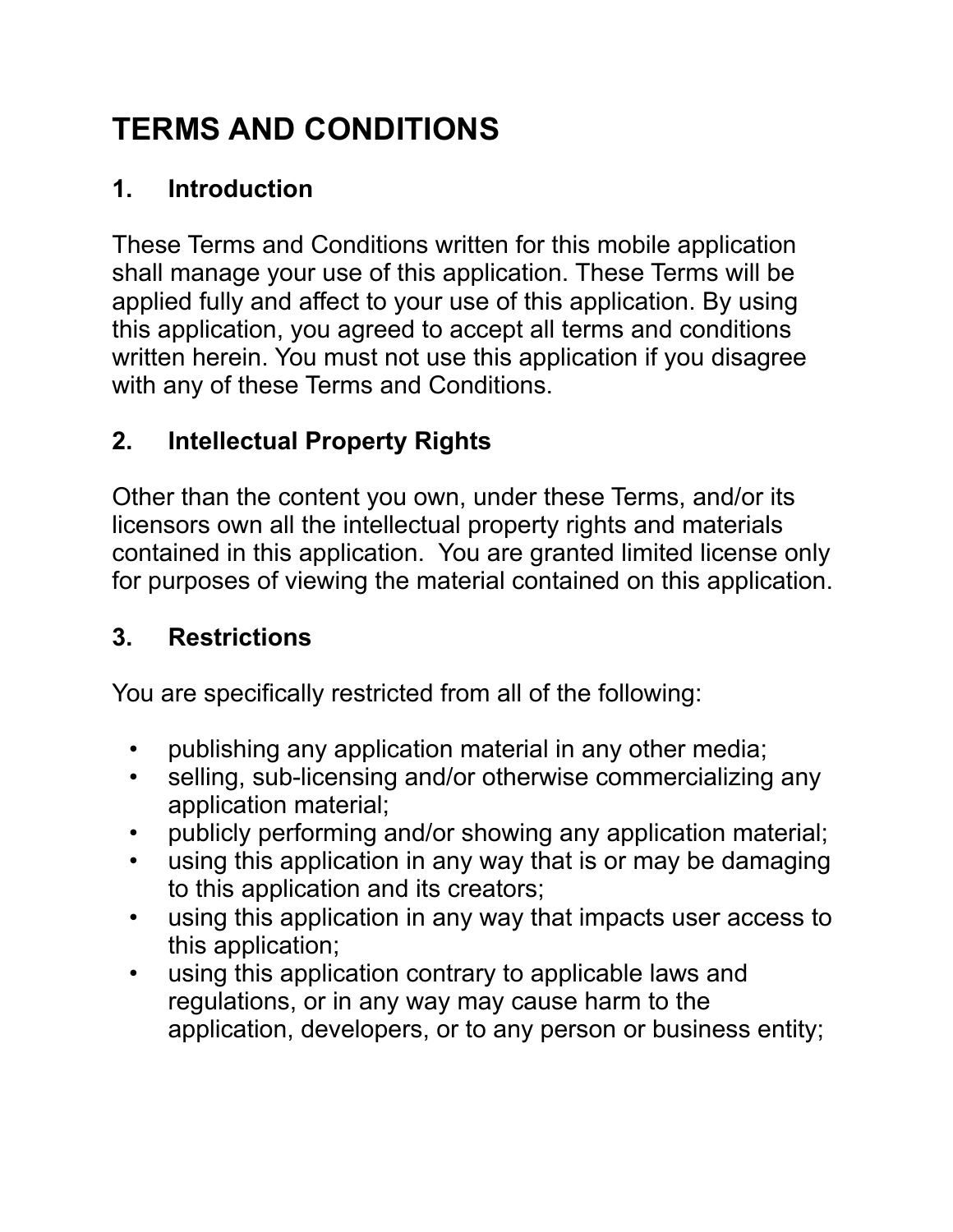- engaging in any data mining, data harvesting, data extracting or any other similar activity in relation to this application;
- using this application to engage in any advertising or marketing;
- reverse engineering this application for any purpose.

Certain areas of this application are restricted from being access by you and may further restrict access by you to any areas of this application, at any time, in absolute discretion. Any user ID and password you may have for this Website are confidential and you must maintain confidentiality as well.

#### **4. Your Content**

In these application Standard Terms and Conditions, "Your Content" shall mean any audio, video text, images or other material you choose to display on this application. By displaying Your Content, you grant a non-exclusive, worldwide irrevocable, sub licensable license to use, reproduce, adapt, publish, translate and distribute it in any and all media.

Your Content must be your own and must not invade any thirdparty's rights. Hot Spot Putting, LLC reserves the right to remove any of Your Content from this application at any time without notice.

#### **5. No Warranties**

This application is provided "as is," with all faults and errors, and express no representations or warranties, of any kind related to this application or the materials contained on this application. Also, nothing contained on this application shall be interpreted as advising you.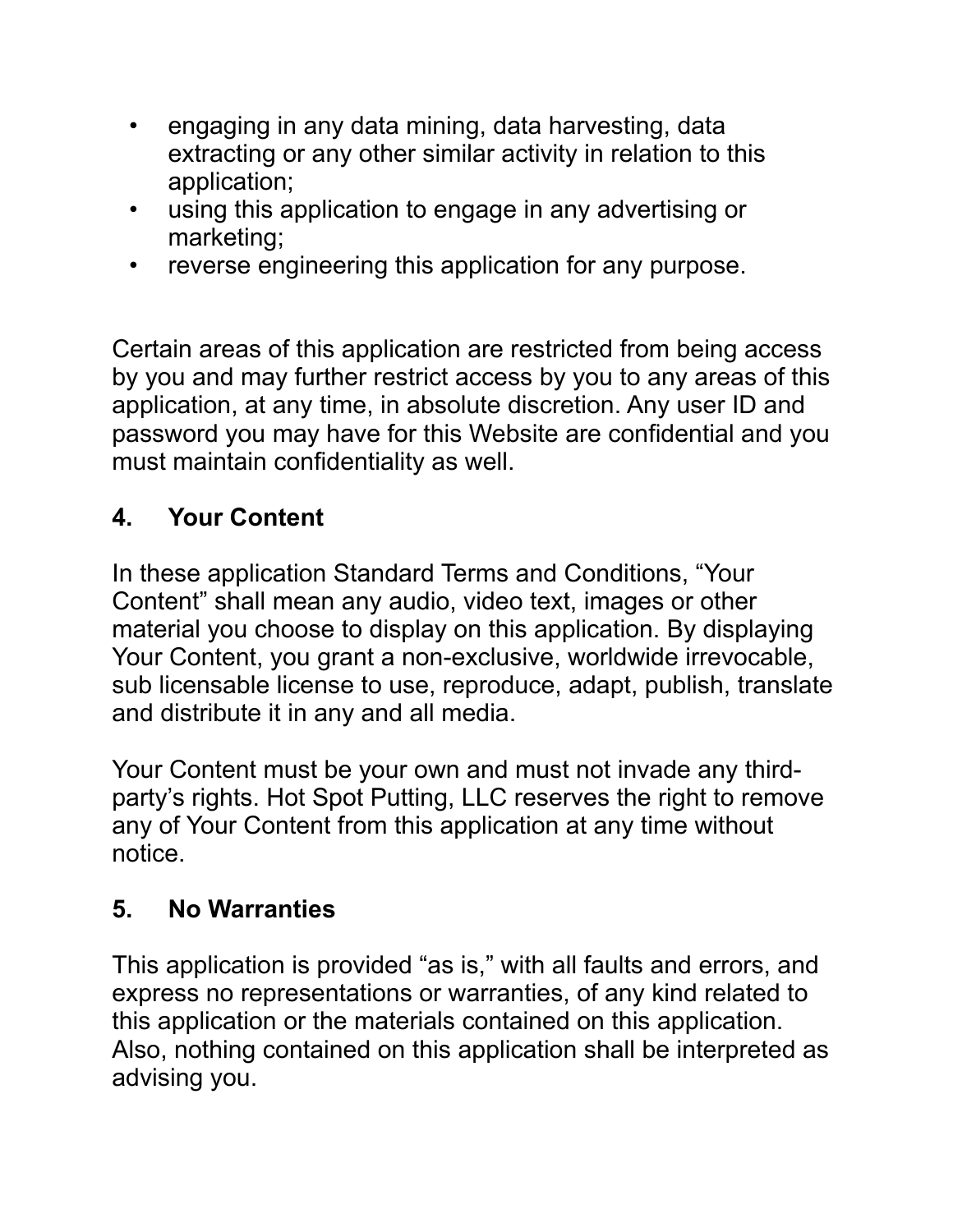This application makes no claim as to the accuracy of calculation as the application calculations are based on your subjective assessment of conditions.

# **6. Limitation of Liability**

In no event shall any of its officers, directors, employees or any third party retained for the benefit or development of this application, be held liable for anything arising out of or in any way connected with your use of this application. Officers, directors, employees or any third party retained for the benefit or development of this application shall not be held liable for any indirect, consequential or special liability arising out of or in any way related to your use of this application.

#### **7. Indemnification**

You hereby indemnify to the fullest extent from and against any and/or all liabilities, costs, demands, causes of action, damages and expenses arising in any way related to your breach of any of the provisions of these Terms.

#### **8. Severability**

If any provision of these Terms is found to be invalid under any applicable law, such provisions shall be deleted without affecting the remaining provisions herein.

# **9. Variation of Terms**

Hot Spot Putting, LLC is permitted to revise these Terms at any time as it sees fit, and by using this application you are expected to review these Terms on a regular basis.

# **10. Assignment**